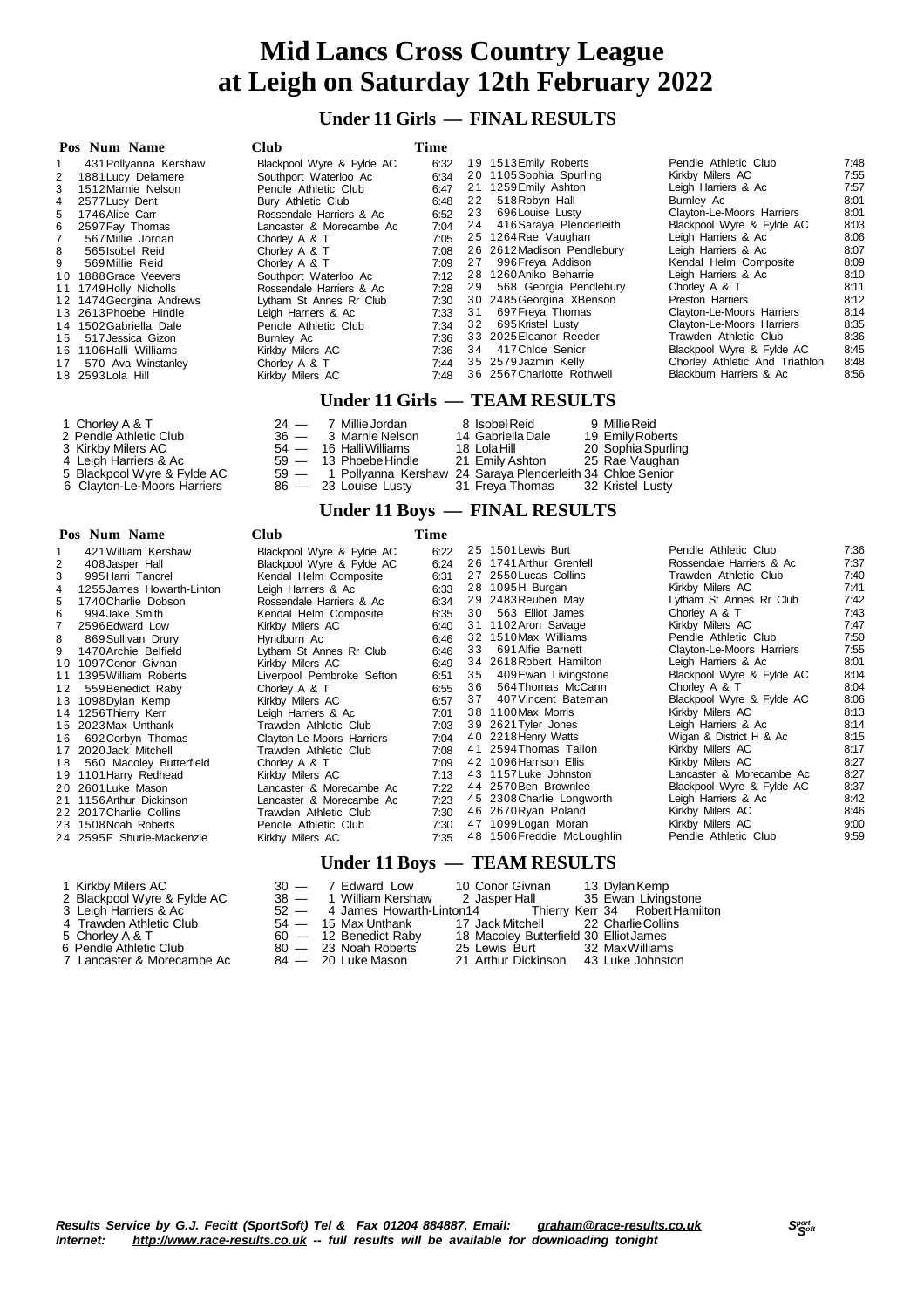# **Under 13 Girls — FINAL RESULTS (\$=non-counter)**

| Pos Num Name                                                                            | <b>Club</b>                                                                        | Time |    |                                                                                                                       |                                |       |  |  |  |
|-----------------------------------------------------------------------------------------|------------------------------------------------------------------------------------|------|----|-----------------------------------------------------------------------------------------------------------------------|--------------------------------|-------|--|--|--|
| 1349 Penelope Boyle                                                                     | Leven Valley AC                                                                    | 7:49 | 21 | 1007 Holly Jenner                                                                                                     | Kendal Helm Composite          | 9:05  |  |  |  |
| 2<br>700 Eliena Lusty                                                                   | Clayton-Le-Moors Harriers                                                          | 8:00 | 22 | 428 Isabelle Broadhurst                                                                                               | Blackpool Wyre & Fylde AC      | 9:10  |  |  |  |
| 1162 Anna Nicholson                                                                     | Lancaster & Morecambe Ac                                                           | 8:07 |    | 23 2652 SJessica Betts                                                                                                | Scunthorpe Harriers Athletic C | 9:13  |  |  |  |
| 283 Agatha Taylor<br>4                                                                  | Blackburn Harriers & Ac                                                            | 8:09 |    | 24 2225 Esme Clark                                                                                                    | Wigan & District H & Ac        | 9:15  |  |  |  |
| 5<br>432 Kristy Leitch                                                                  | Blackpool Wyre & Fylde AC                                                          | 8:12 | 25 | 281 Tamzin Osborne                                                                                                    | Blackburn Harriers & Ac        | 9:18  |  |  |  |
| 1004 Anna Cobley                                                                        | Kendal Helm Composite                                                              | 8:15 | 26 | 703 Georgia Tregay                                                                                                    | Clayton-Le-Moors Harriers      | 9:22  |  |  |  |
| 1348 Lucy Bell                                                                          | Leven Valley AC                                                                    | 8:15 | 27 | 433 Isla Macpherson                                                                                                   | Blackpool Wyre & Fylde AC      | 9:30  |  |  |  |
| 1901 Layla Graham<br>8                                                                  | Southport Waterloo Ac                                                              | 8:18 | 28 | 577 Maisie Edwards                                                                                                    | Chorley A & T                  | 10:06 |  |  |  |
| 9<br>430 Aimee Harling                                                                  | Blackpool Wyre & Fylde AC                                                          | 8:19 | 29 | 531 Millie Baptista                                                                                                   | Central Lancs R&T              | 10:10 |  |  |  |
| 2653\$Katie Betts<br>10                                                                 | Scunthorpe Harriers Athletic C                                                     | 8:22 |    | 30 2450 Lulu Sharp                                                                                                    | Blackburn Harriers & Ac        | 10:10 |  |  |  |
| 701 Bella McCredie<br>11                                                                | Clayton-Le-Moors Harriers                                                          | 8:26 |    | 31 1272 Olivia Copper                                                                                                 | Leigh Harriers & Ac            | 10:18 |  |  |  |
| 702 Lottie Smith<br>12                                                                  | Clayton-Le-Moors Harriers                                                          | 8:30 |    | 32 2462 Lucy Dodd                                                                                                     | Kirkby Milers AC               | 10:22 |  |  |  |
| 13<br>427 Jemima Bradburn                                                               | Blackpool Wyre & Fylde AC                                                          | 8:31 |    | 33 2598 Tilly Dowthwaite                                                                                              | Lancaster & Morecambe Ac       | 10:34 |  |  |  |
| 1278 Gabriella Taylor<br>14                                                             | Leigh Harriers & Ac                                                                | 8:36 |    | 34 2615 Melissa Walker                                                                                                | Leigh Harriers & Ac            | 10:59 |  |  |  |
| 282 Emma Robertshaw<br>15                                                               | Blackburn Harriers & Ac                                                            | 8:37 |    | 35 2599 Eva Hopkins-Dow                                                                                               | Lancaster & Morecambe Ac       | 11:01 |  |  |  |
| 698 Lottie Hesketh<br>16                                                                | Clayton-Le-Moors Harriers                                                          | 8:41 |    | 36 1277 Eva Melling                                                                                                   | Leigh Harriers & Ac            | 11:03 |  |  |  |
| 1274 Jessica Hodgkinson<br>17                                                           | Leigh Harriers & Ac                                                                | 8:43 |    | 37 1107- Perrin Alisha May                                                                                            | Kirkby Milers AC               | 11:05 |  |  |  |
| 18 2231 Lucy Orrell                                                                     | Wigan & District H & Ac                                                            | 8:44 |    | 38 2307 Chloe Hilton                                                                                                  | Leigh Harriers & Ac            | 11:06 |  |  |  |
| 19 1758 Ruby Cleaver                                                                    | Rossendale Harriers & Ac                                                           | 8:54 |    | 39 1108 Emily-Rose Moffatt                                                                                            | Kirkby Milers AC               | 11:14 |  |  |  |
| 20 1276 Scarlett Jarvis                                                                 | Leigh Harriers & Ac                                                                | 9:02 |    | 40 2616 Millie Porter                                                                                                 | Leigh Harriers & Ac            | 12:29 |  |  |  |
|                                                                                         |                                                                                    |      |    | Under 13 Girls — TEAM RESULTS                                                                                         |                                |       |  |  |  |
|                                                                                         | NOTE: Unattached and non-counters are DELETED before teams are calculated          |      |    |                                                                                                                       |                                |       |  |  |  |
| 1 Clayton-Le-Moors Harriers<br>2 Blackpool Wyre & Fylde AC<br>3 Blackburn Harriers & Ac | $23 -$<br>2 Eliena Lusty<br>$26 -$<br>5 Kristy Leitch<br>$41 -$<br>4 Agatha Taylor |      |    | 10 Bella McCredie<br>11 Lottie Smith<br>9 Aimee Harling<br>12 Jemima Bradburn<br>14 Emma Robertshaw 23 Tamzin Osborne |                                |       |  |  |  |

| 1 Clayton-Le-Moors Harriers | $23 - 2$ Eliena Lusty    | 10 Bella McCredie<br>11 Lottie Smith    |
|-----------------------------|--------------------------|-----------------------------------------|
| 2 Blackpool Wyre & Fylde AC | $26 - 5$ Kristy Leitch   | 9 Aimee Harling 12 Jemima Bradburn      |
| 3 Blackburn Harriers & Ac   | 41 — 4 Agatha Taylor     | 14 Emma Robertshaw 23 Tamzin Osborne    |
| 4 Leigh Harriers & Ac       | 48 — 13 Gabriella Tavlor | 16 Jessica Hodgkinson19 Scarlett Jarvis |
| 5 Lancaster & Morecambe Ac  | 67 — 3 Anna Nicholson    | 31 Tilly Dowthwaite 33 Eva Hopkins-Dow  |

- Kirkby Milers AC 102 30 Lucy Dodd 35 Perrin Alisha May 37 Emily-Rose Moffatt
- 

|                                                                 |                                    | Race 4 - Under 13 Boys — FINAL RESULTS (\$=non-counter) |
|-----------------------------------------------------------------|------------------------------------|---------------------------------------------------------|
| $\mathbf{D}$ and $\mathbf{M}$ and $\mathbf{M}$ and $\mathbf{M}$ | $\sim$ $\sim$ $\sim$ $\sim$ $\sim$ |                                                         |

| Pos Num Name                                                                                                                                                                                                                                                                                                                                                                                                  | <b>Club</b>                                                                                                                                                                                                                                                                                                                                                                                    | Time                                                                                                                                         |          |                                                                                                                                                                                                                                                                                                                                                                                                          |                                                                                                                                                                                                                                                                                                                                                                                                                       |                                                                                                                                              |
|---------------------------------------------------------------------------------------------------------------------------------------------------------------------------------------------------------------------------------------------------------------------------------------------------------------------------------------------------------------------------------------------------------------|------------------------------------------------------------------------------------------------------------------------------------------------------------------------------------------------------------------------------------------------------------------------------------------------------------------------------------------------------------------------------------------------|----------------------------------------------------------------------------------------------------------------------------------------------|----------|----------------------------------------------------------------------------------------------------------------------------------------------------------------------------------------------------------------------------------------------------------------------------------------------------------------------------------------------------------------------------------------------------------|-----------------------------------------------------------------------------------------------------------------------------------------------------------------------------------------------------------------------------------------------------------------------------------------------------------------------------------------------------------------------------------------------------------------------|----------------------------------------------------------------------------------------------------------------------------------------------|
| 265 Samuel Aspey<br>1892 William Delamere<br>2<br>1159 Ben Brassington<br>3<br>573 William Grundy<br>4<br>5<br>576 Henry Ward<br>6<br>1001 Harvey Shaw<br>590 Max Winstanley<br>1002 Joseff Tancrel<br>8<br>2556Otis Leah<br>9<br>267 Liam Bennison<br>10<br>11 2646 Isaac Snape<br>12 2580\$Henry Shoesmith<br>13 1611 Lucas Cooke<br>14 2569 Alex Rothwell<br>15 2551 Alexander Glenn<br>16 1514 James Burt | Blackburn Harriers & Ac<br>Southport Waterloo Ac<br>Lancaster & Morecambe Ac<br>Chorley A & T<br>Chorley A & T<br>Kendal Helm Composite<br>Chorley A & T<br>Kendal Helm Composite<br>Lancaster & Morecambe Ac<br>Blackburn Harriers & Ac<br>Rossendale Harriers & Ac<br>East Cheshire Harriers & Tames<br>Preston Harriers<br>Blackburn Harriers & Ac<br>Chorley A & T<br>Pendle Athletic Club | 10:17<br>10:19<br>10:33<br>10:42<br>10:46<br>10:54<br>11:17<br>11:21<br>11:27<br>11:53<br>12:12<br>12:14<br>12:15<br>12:16<br>12:17<br>12:18 | 24<br>27 | 17 274 George Holman<br>18 1754 Francis Vidler<br>19 2571 Logan Warburton<br>20 2288 Toby Nixon<br>21 2628 Andrew Wilson<br>22 276 Loucas Lancashire<br>23 2400 Harry Roberts<br>423 Ewan Leitch<br>25 575 Matthew Sharples<br>26 2622 Barnaby Crombleholme<br>574 Jack McCann<br>28 1478 Freddie Markham<br>29 519 Benjamin Mayhew<br>30 1515 Hugh Williams<br>31 2283 Garth Duffy<br>32 1753Toby Steel | Blackburn Harriers & Ac<br>Rossendale Harriers & Ac<br>Blackpool Wyre & Fylde AC<br><b>Barlick Fell Runners</b><br>Liverpool Pembroke & Sefton H<br>Blackburn Harriers & Ac<br>Pendle Athletic Club<br>Blackpool Wyre & Fylde AC<br>Chorley A & T<br>Leigh Harriers & Ac<br>Chorley A & T<br>Lytham St Annes Rr Club<br>Burnley Ac<br>Pendle Athletic Club<br><b>Barlick Fell Runners</b><br>Rossendale Harriers & Ac | 12:19<br>12:22<br>12:24<br>12:29<br>12:37<br>12:53<br>13:03<br>13:55<br>14:03<br>14:08<br>14:19<br>14:28<br>14:30<br>14:31<br>15:11<br>17:41 |
|                                                                                                                                                                                                                                                                                                                                                                                                               |                                                                                                                                                                                                                                                                                                                                                                                                |                                                                                                                                              |          |                                                                                                                                                                                                                                                                                                                                                                                                          |                                                                                                                                                                                                                                                                                                                                                                                                                       |                                                                                                                                              |

3 Blackburn Harriers & Agatha Taylor 14 Emma Robertshaw 23 Tamzin Osborne<br>
3 Blackburn Harriers & Acceler 16 Jessica Hodgkinson 19 Scarlett Jarvis<br>
3 Bua Hopkins-Down 31 Tilly Dowthwaite 33 Eva Hopkins-Down

# **Race 4 - Under 13 Boys — TEAM RESULTS**

### **NOTE:Unattached and non-counters are DELETEDbefore teams are calculated**

| 1 Chorley A & T            | $16 - 4$ William Grundy | 5 Henry Ward      | 7 Max Winstanley |
|----------------------------|-------------------------|-------------------|------------------|
| 2 Blackburn Harriers & Ac  | 24 - 1 Samuel Aspey     | 10 Liam Bennison  | 13 Alex Rothwell |
| 3 Rossendale Harriers & Ac | 59 — 11 Isaac Snape     | 17 Francis Vidler | 31 Toby Steel    |
| 4 Pendle Athletic Club     | $66 - 15$ James Burt    | 22 Harry Roberts  | 29 Hugh Williams |

# **Race 6 - Under 17 Men — FINAL RESULTS (\$=non-counter)**

|                | Pos Num Name                         | Club                      | Time  |    |                           |                           |       |  |  |
|----------------|--------------------------------------|---------------------------|-------|----|---------------------------|---------------------------|-------|--|--|
|                | 715 William Walker                   | Clayton-Le-Moors Harriers | 18:41 |    | 10 173G Barnard-Mackenzie | Barrow & Furness Striders | 21:15 |  |  |
| 2              | 308 David Holman                     | Blackburn Harriers & Ac   | 19:36 |    | 11 1115 Derri XHenderson  | Kirkby Milers AC          | 21:20 |  |  |
| 3              | 314 Dexta Thompson                   | Blackburn Harriers & Ac   | 19:57 |    | 12 307 Codie Dewhurst     | Blackburn Harriers & Ac   | 21:59 |  |  |
| $\overline{4}$ | 309 Hayden Mercer                    | Blackburn Harriers & Ac   | 20:12 |    | 13 2419A Maggio-Poyntz    | Walney Wind Cheetahs      | 22:40 |  |  |
| 5              | 603Tom Murphy                        | Chorley A & T             | 20:20 |    | 14 1176 Thomas McGrattan  | Lancaster & Morecambe Ac  | 23:06 |  |  |
|                | 6 2669 Joel Giles                    | Leigh Harriers & Ac       | 20:31 |    | 15 1411 Oliver Farrer     | Liverpool Pembroke Sefton | 24:30 |  |  |
| $7^{\circ}$    | 1413 James Read                      | Liverpool Pembroke Sefton | 20:35 | 16 | 604 Jones Lewis Warner    | Chorley A & T             | 25:13 |  |  |
| 8              | 310 Jack Paget-Fowler                | Blackburn Harriers & Ac   | 20:46 | 17 | 522 Nathan Green          | Burnley Ac                | 26:52 |  |  |
| 9              | 312 Saul Sharp                       | Blackburn Harriers & Ac   | 21:00 |    |                           |                           |       |  |  |
|                | Race 6 - Under 17 Men — TEAM RESULTS |                           |       |    |                           |                           |       |  |  |

### **NOTE:Unattached and non-counters are DELETEDbefore teams are calculated**

Blackburn Harriers & Ac 9 — 2 DavidHolman 3 Dexta Thompson 4 Hayden Mercer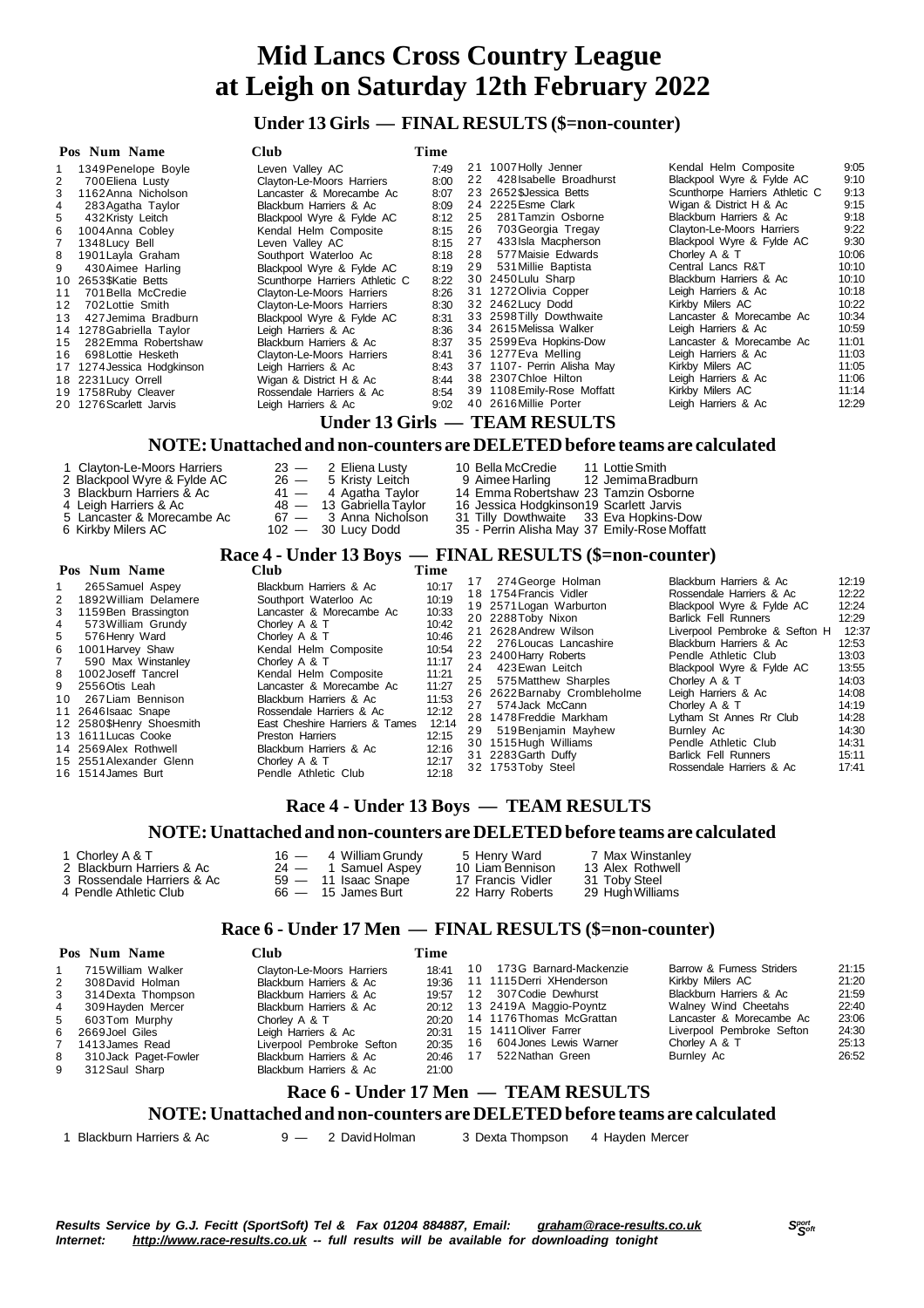# **Mid Lancs Cross Country League at Leigh on Saturday 12th February 2022 Race 4 - Under 15 Girls — FINAL RESULTS (\$=non-counter)**

#### $P_{\text{OE}}$  **Num Name**

| том тани таніс                                                                                                                                                                                                                                                                                                                                                                                                                                                          | ∪uw                                                                                                                                                                                                                                                                                                                                                                                                                                   | л нис                                                                                                                                                 |                                  |                                                                                                                                                                                                                                                                                                                                                                                                                               |                                                                                                                                                                                                                                                                                                                                                     |                                                                                                                                              |
|-------------------------------------------------------------------------------------------------------------------------------------------------------------------------------------------------------------------------------------------------------------------------------------------------------------------------------------------------------------------------------------------------------------------------------------------------------------------------|---------------------------------------------------------------------------------------------------------------------------------------------------------------------------------------------------------------------------------------------------------------------------------------------------------------------------------------------------------------------------------------------------------------------------------------|-------------------------------------------------------------------------------------------------------------------------------------------------------|----------------------------------|-------------------------------------------------------------------------------------------------------------------------------------------------------------------------------------------------------------------------------------------------------------------------------------------------------------------------------------------------------------------------------------------------------------------------------|-----------------------------------------------------------------------------------------------------------------------------------------------------------------------------------------------------------------------------------------------------------------------------------------------------------------------------------------------------|----------------------------------------------------------------------------------------------------------------------------------------------|
| 1016Sophie Cowin<br>$1 \quad$<br>1015 Kate Collin<br>2<br>1408 Erin Frost<br>3<br>2626 Marina Bailey<br>4<br>1019 Lara Smith<br>5<br>597 Amelie Smethurst<br>6<br>$7^{\circ}$<br>1409 Sarah Yates<br>1914 Emily Dean<br>8<br>9<br>301 Charlotte Robertshaw<br>452 Gracie Scott<br>10<br>11 1354 Sophie Leadbetter<br>12 1416 Anna Yates<br>13 1171 Erin Gillan<br>14 2034 Gemma Kenniford<br>847 Iona Smith<br>15<br>450 Ella Leonard<br>16<br>596 Lola Robertson<br>17 | Kendal Helm Composite<br>Kendal Helm Composite<br>Liverpool Pembroke Sefton<br>Leven Vallev AC<br>Kendal Helm Composite<br>Chorley A & T<br>Liverpool Pembroke Sefton<br>Southport Waterloo Ac<br>Blackburn Harriers & Ac<br>Blackpool Wyre & Fylde AC<br>Leven Vallev AC<br>Liverpool Pembroke Sefton<br>Lancaster & Morecambe Ac<br>Trawden Athletic Club<br>Glaxo Hoad Hill Harriers<br>Blackpool Wyre & Fylde AC<br>Chorley A & T | 11:03<br>11:10<br>11:22<br>11:32<br>11:42<br>11:52<br>11:53<br>11:59<br>12:05<br>12:10<br>12:11<br>12:16<br>12:23<br>12:24<br>12:44<br>12:45<br>12:50 | 18<br>19<br>20<br>21<br>30<br>33 | 593 Caitlin Hodgson<br>966 Heidi SagarMoss<br>304 Isabela Thompson<br>709 Erika Corns<br>22 1170 Annie Dickinson<br>23 448 Louisa Bradburn<br>24 2625 Ellen Douglas<br>25 1628 Natasha Cooke<br>26 1632 Holly Moffatt<br>27 1114 Alexa Donnelly<br>28 449 Madison Croft<br>29 1172 Abby Johnston<br>520Zoe Green<br>31 1353 Brooke Durkin<br>32 521 Hollie Mayhew<br>963 Ellie Holt<br>Race 4 - Under 15 Girls — TEAM RESULTS | Chorley A & T<br>Hyndburn Ac<br>Blackburn Harriers & Ac<br>Clayton-Le-Moors Harriers<br>Lancaster & Morecambe Ac<br>Blackpool Wyre & Fylde AC<br>Leven Valley AC<br>Preston Harriers<br>Preston Harriers<br>Kirkby Milers AC<br>Blackpool Wyre & Fylde AC<br>Lancaster & Morecambe Ac<br>Burnley Ac<br>Leven Valley AC<br>Burnley Ac<br>Hyndburn Ac | 13:10<br>13:14<br>13:26<br>13:32<br>13:37<br>13:38<br>13:38<br>13:40<br>13:56<br>14:11<br>14:16<br>14:57<br>15:07<br>16:03<br>18:00<br>18:03 |
|                                                                                                                                                                                                                                                                                                                                                                                                                                                                         | NOTE: Unattached and non-counters are DELETED before teams are calculated                                                                                                                                                                                                                                                                                                                                                             |                                                                                                                                                       |                                  |                                                                                                                                                                                                                                                                                                                                                                                                                               |                                                                                                                                                                                                                                                                                                                                                     |                                                                                                                                              |

- 1 Kendal Helm Composite  $\begin{array}{cccc} 8 & & 1 & \text{Sophie} & \text{Cowin} & 2 & \text{KateCollin} & 5 & \text{Lara Smith} \\ 2 & \text{Liverpool Pembroke} & \text{Setton} & 22 & & 3 & \text{Erin Frost} & 7 & \text{Sarah Yates} & 12 & \text{Anna Yates} \end{array}$
- 2 Liverpool Pembroke Sefton 22 3 Erin Frost 7 Sarah Yates 12 Anna Yates
- 3 Leven Valley AC 39 4 Marina Bailey 11 Sophie Leadbetter 24 EllenDouglas
- 
- 4 Chorley AC 24 Chorley AC 23 Leven Valley AC 23 Leven Valley AC 39 4 Marina Bailey 11 Sophie Leadbetter 24 Ellen Douglas<br>4 Chorley A & T 41 6 Amelie Smethurst 17 Lola Robertson 18 Caitlin Hodgson<br>5 Blackpool Wyre & Fy 5 Blackpool Wyre & Fylde AC 49 — 10 Gracie Scott 16 Ella Leonard 23 Louisa Bradburn 6 Lancaster & Morecambe Ac 64 — 13 ErinGillan 22 Annie Dickinson 29 Abby Johnston
- 

1 Blackburn Harriers & Ac Southport Waterloo Ac 3 Liverpool Pembroke Sefton 4 Lancaster & Morecambe Ac 5 Blackpool Wyre & Fylde AC

#### **Pos Num Name Club Time**

|    | 313 Daniel Smith        | Blackburn Harriers & Ac     | 13:09 |    | 18 1011 Alfie Todd      | Kendal Helm Composite     | 15:16 |
|----|-------------------------|-----------------------------|-------|----|-------------------------|---------------------------|-------|
| 2  | 1403 Myles Fraser       | Liverpool Pembroke Sefton   | 13:11 |    | 19 1624 Adam Link       | Preston Harriers          | 15:20 |
| 3  | 1350 Will McNally       | Leven Valley AC             | 13:22 |    | 20 1111 Luke Culshaw    | Kirkby Milers AC          | 15:29 |
| 4  | 1164 James Brassington  | Lancaster & Morecambe Ac    | 13:23 |    | 21 289 George Ramsden   | Blackburn Harriers & Ac   | 15:45 |
| 5. | 1906 Montgomery Barr    | Southport Waterloo Ac       | 13:30 |    | 22 1112 Xander Heaton   | Kirkby Milers AC          | 15:47 |
|    | 6 1009 Alfie Addison    | Kendal Helm Composite       | 13:47 |    | 23 2033 Charlie Reeder  | Trawden Athletic Club     | 15:52 |
|    | 292 Ben Stratton        | Blackburn Harriers & Ac     | 14:03 |    | 24 1905 Owen Akins      | Southport Waterloo Ac     | 15:53 |
|    | 8 286 Oliver Gill       | Blackburn Harriers & Ac     | 14:05 | 25 | 439 Ethan Bateman       | Blackpool Wyre & Fylde AC | 15:59 |
|    | 9 1909 Reuben Donnelly  | Southport Waterloo Ac       | 14:14 |    | 26 1402 Toby Farrer     | Liverpool Pembroke Sefton | 16:02 |
|    | 10 1911 Luke Ward       | Southport Waterloo Ac       | 14:15 | 27 | 446 Edward Willetts     | Blackpool Wyre & Fylde AC | 16:10 |
|    | 11 2286 Logan XMcCredie | <b>Barlick Fell Runners</b> | 14:16 | 28 | 584 Reuben Goulding     | Chorley A & T             | 16:15 |
|    | 12 1401 Isaac Dickinson | Liverpool Pembroke Sefton   | 14:26 |    | 29 1910 Stephen Morgan  | Southport Waterloo Ac     | 16:18 |
|    | 13 1352 John Williamson | Leven Valley AC             | 14:28 | 30 | 441 Alfie Hall          | Blackpool Wyre & Fylde AC | 16:25 |
|    | 14 1281 Ethan Davies    | Leigh Harriers & Ac         | 14:30 | 31 | 585 Robert Kellett      | Chorley A & T             | 16:56 |
|    | 15 705 Charlie Barnes   | Clayton-Le-Moors Harriers   | 15:02 |    | 32 1165Zach Earnshaw    | Lancaster & Morecambe Ac  | 17:39 |
|    | 16 1169 William Wareing | Lancaster & Morecambe Ac    | 15:07 |    | 33 1166 Ronan Maher     | Lancaster & Morecambe Ac  | 18:37 |
|    | 17 1485 Oliver Thomson  | Lytham St Annes Rr Club     | 15:16 |    | 34 1287 George Thompson | Leigh Harriers & Ac       | 19:08 |
|    |                         |                             |       |    |                         |                           |       |
|    |                         |                             |       |    |                         |                           |       |

 **Race 5 - Under 15 Boys — FINAL RESULTS**

### **Race 5 - Under 15 Boys — TEAM RESULTS**

| $16 -$ | 1 Daniel Smith                         | 7 Ben Stratton     | 8 Oliver Gill    |
|--------|----------------------------------------|--------------------|------------------|
| $24 -$ | 5 Montgomery Barr                      | 9 Reuben Donnelly  | 10 Luke Ward     |
|        | 40 - 2 Myles Fraser                    | 12 Isaac Dickinson | 26 Toby Farrer   |
| $52 -$ | 4 James Brassington 16 William Wareing |                    | 32 Zach Earnshaw |
|        | 82 - 25 Ethan Bateman                  | 27 Edward Willetts | 30 Alfie Hall    |

# **Race 5 - Under 17 Women — FINAL RESULTS**

#### **Pos Num Name Club Time** 1 329Abigail Stratton Blackburn Harriers & Ac 14:06 2 323 Isabel Holt Blackburn Harriers & Ac 14:12<br>2 1185 Kirsty Maher Lancaster & Morecambe Ac 14:42 3 1185Kirsty Maher Lancaster & Morecambe Ac 14:42 4 1187Elizabeth Wareing Lancaster & Morecambe Ac 15:05 5 719 Sianna Smith Clayton-Le-Moors Harriers 15:19<br>6 461 Maddison Betmead Blackpool Wyre & Fylde AC 15:23 461 Maddison Betmead Blackpool Wyre & Fylde AC<br>2568 Evie Taylor Blackbum Harriers & Ac<br>1023 Sarah Smith Kendal Helm Composite 7 2568Evie Taylor Blackburn Harriers & Ac 15:54<br>8 1023Sarah Smith Kendal Helm Composite 16:01 8 1023Sarah Smith Kendal Helm Composite 16:01 1298E McOnie-Lownsbrough 1 0 322Keira Haxton Blackburn Harriers & Ac 16:26 11 1297 Lily Edwards Leigh Harriers & Ac 16:32<br>12 465 Sophie Livingstone Blackpool Wyre & Fylde AC 16:37 1 2 465Sophie Livingstone Blackpool Wyre & Fylde AC 16:37 Blackpool Wyre & Fylde AC 14 610 Amber Pilkington Chorley A & T 17:21<br>15 319 Kate Cookson Blackburn Harriers & Ac 17:53 1 1 5 319Kate Cookson Blackburn Harriers & Ac 17:53<br>16 717 Ciara Duffy Clayton-Le-Moors Harriers 18:00 16 717 Ciara Duffy Clayton-Le-Moors Harriers 18:00<br>17 466 Millie Oldham Blackpool Wyre & Fylde AC 21:07 Blackpool Wyre & Fylde AC

#### **Race 5 - Under 17 Women — TEAM RESULTS**

1 Blackburn Harriers & Ac 10 — 1 Abigail Stratton 2 IsabelHolt 7 Evie Taylor 2 Blackpool Wyre & Fylde AC 31 — 6 MaddisonBetmead 12 Sophie Livingstone 13 Olivia Sellars

# **Race 6 - Ladies under 20**

|             | Tus Num Name Cavitus Club |                                 | .       |                       |                                                     |       |
|-------------|---------------------------|---------------------------------|---------|-----------------------|-----------------------------------------------------|-------|
|             | 1225 Finty Royle          | L20 1 Lancaster University      | 21:23   |                       | 339 Amy-Nicola Davies L20 6 Blackburn Harriers & Ac | 23:27 |
|             | 2 1925 Lucy Milling       | L20 2 Southport Waterloo Ac     | 21:32   | 2303Anna Lonsdale     | L20 7 Lancaster University                          | 24:07 |
| $3^{\circ}$ | 619 Bethany Reid          | L20 3 Chorley A & T             | 22:20 8 | 1496Maddy Markham     | L20 8 Lytham St Annes Rr Club                       | 26:47 |
|             | 4 1222 Rheagan Edwards    | L20 4 Lancaster University      | 22:25 9 | 724 Tanith-Jade Ellis | L20 9 Clayton-Le-Moors Harriers                     | 29:08 |
| 5           | 725 Briony Holt           | L20 5 Clayton-Le-Moors Harriers | 23:12   |                       |                                                     |       |

### **Race 6 - Ladies under 20 — TEAM RESULTS**

#### **NOTE:Unattached and non-counters are DELETEDbefore teams are calculated**

 **Pos Num Name Cat/Pos Club Time**

1 Lancaster University 12 - 1 Finty Royle 4 Rheagan Edwards 7 Anna Lonsdale

Results Service by G.J. Fecitt (SportSoft) Tel & Fax 01204 884887, Email: [graham@race-results.co.uk](mailto:graham@race-results.co.uk)<br>Internet: http://www.race-results.co.uk -- full results will be available for downloading tonight *Internet: <http://www.race-results.co.uk> -- full results will be available for downloading tonight*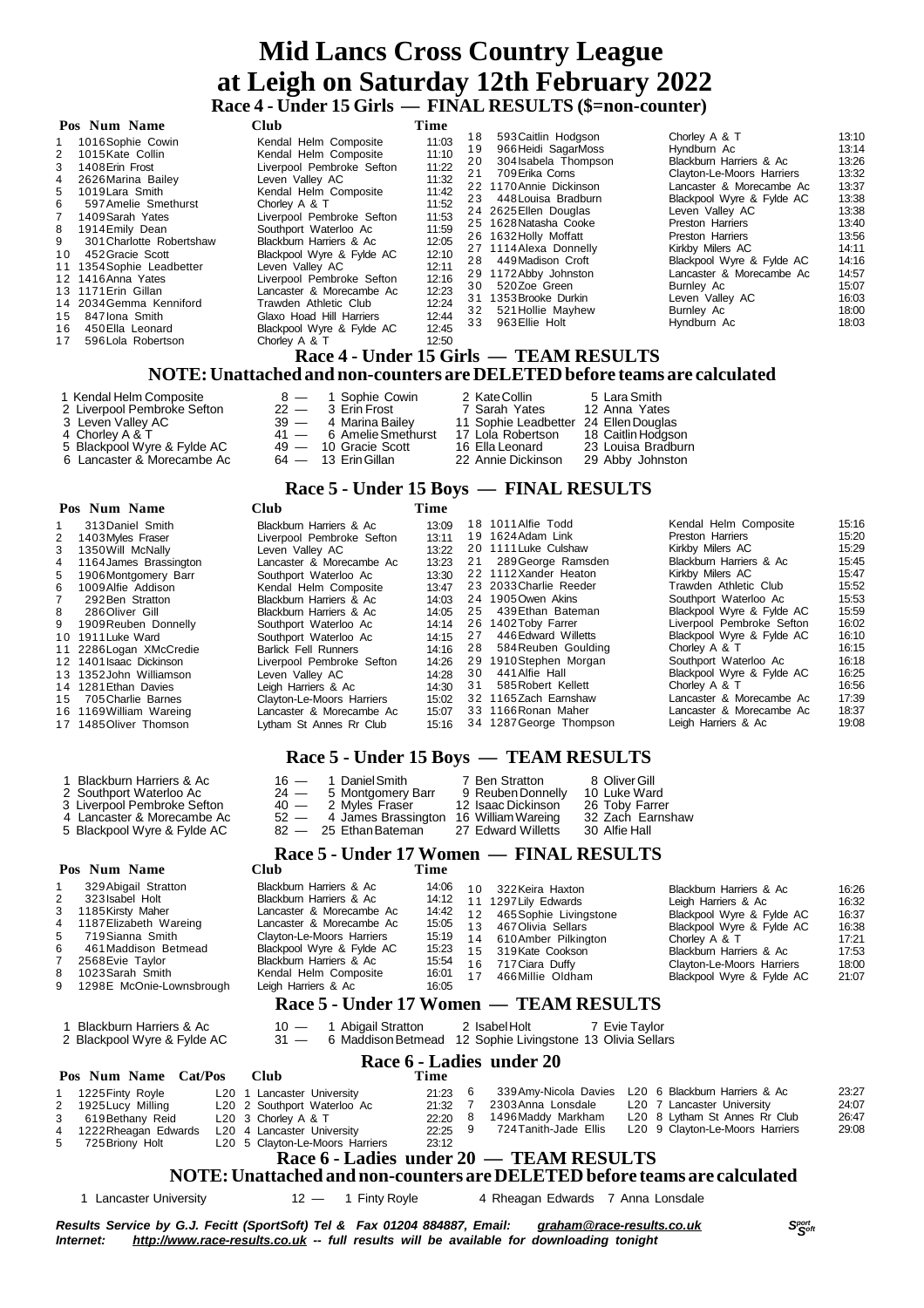# **Race 6 - Ladies over 18**

|    | Pos Num Name Cat/Pos                                  |    | Club                                      | Time  |    |                                            |    |                                                       |                |
|----|-------------------------------------------------------|----|-------------------------------------------|-------|----|--------------------------------------------|----|-------------------------------------------------------|----------------|
|    | 2643 Emma McColm                                      | L. | 1 Preston Harriers                        | 20:36 | 65 | 558 Rebecca Ward                           |    | L35 5 Chorley A & T                                   | 28:12          |
| 2  | 1580 Carla Davies                                     |    | L35 1 Preston Harriers                    | 21:04 |    | 66 2140 Anne Myers-Smith                   |    | L4012 Wesham Road Runners & Ac                        | 28:24          |
| 3  | 1225 Finty Royle                                      |    | L20 1 Lancaster University                | 21:23 |    | 67 2586 Kerry Davies                       |    | L5012 Kendal Amateur Athletic Club                    | 28:30          |
| 4  | 1925 Lucy Milling                                     |    | L20 2 Southport Waterloo Ac               | 21:32 | 68 | 989 Carolyn Kevan                          |    | L55 5 Kendal Amateur Athletic Club                    | 28:50          |
| 5  | 386 Layla Foley                                       | L. | 5 Blackpool Wyre & Fylde AC               | 22:19 |    | 69 1462 Claire Markham                     |    | L45 8 Lytham St Annes Rr Club                         | 28:52          |
| 6  | 619 Bethany Reid                                      |    | L20 $3$ Chorley A & T                     | 22:20 |    | 70 2201 Lucy McKenna                       | L. | 70 Wigan & District H & Ac                            | 29:00          |
| 7  | 2642 Chloe Lam-Moores                                 | L  | 7 Preston Harriers                        | 22:21 |    | 71 2585 Amy Wilkin                         |    | L45 9 Kendal Amateur Athletic Club                    | 29:02          |
| 8  | 1595 Jamie Robinson                                   | L  | 8 Preston Harriers                        | 22:21 | 72 | 724 Tanith-Jade Ellis                      |    | L20 9 Clayton-Le-Moors Harriers                       | 29:08          |
| 9  | 1222 Rheagan Edwards                                  |    | L20 4 Lancaster University                | 22:25 |    | 73 1153 Miriam Maher                       |    | L5013 Lancaster & Morecambe Ac                        | 29:21          |
|    | 10 2304 Anna Philps                                   | L. | 10 Lancaster University                   | 22:40 |    | 74 1939 Kate Barras                        |    | L4510 Thornton Cleveleys RC                           | 29:26          |
| 11 | 380 Caroline Betmead                                  |    | L45 1 Blackpool Wyre & Fylde AC           | 23:03 |    | 75 1251 Susanne Smith                      |    | L5014 Leigh Harriers & Ac                             | 29:34          |
|    | 12 1456 Joanna Goorney                                |    | L50 1 Lytham St Annes Rr Club             | 23:09 | 76 | 685 Julia Rushton                          |    | L55 6 Clayton-Le-Moors Harriers                       | 29:39          |
| 13 | 725 Briony Holt                                       |    | L20 5 Clayton-Le-Moors Harriers           | 23:12 |    | 77 1947 Hayley Haworth                     |    | L35 6 Thornton Cleveleys RC                           | 29:44          |
|    | 14 2563 \$Ruth Thackray                               |    | L50 2 Bingley Harriers & Ac               | 23:17 |    | 78 1942 Rebecca Courtney                   |    | L4013 Thornton Cleveleys RC                           | 29:45          |
| 15 | 339 Amy-Nicola Davies                                 |    | L <sub>20</sub> 6 Blackburn Harriers & Ac | 23:27 | 79 | 837 Dorothy Stirling                       |    | L5015 Glaxo Hoad Hill Harriers                        | 29:46          |
|    | 16 2216 Lisa Williams                                 | L. | 16 Wigan & District H & Ac                | 23:40 | 80 | 688Dawn Terry                              |    | L55 7 Clayton-Le-Moors Harriers                       | 29:51          |
|    | 17 2606 Alice Lake                                    | L. | 17 Lancaster University                   | 23:43 |    | 81 2592\$Samantha Weatherall L50 16        |    | Kimberworth Striders                                  |                |
| 18 | 553 Laura Livesey                                     |    | L35 2 Chorley A & T                       | 23:56 |    | 29:5                                       |    |                                                       |                |
|    | 19 1332 Elizabeth McNally                             |    | L50 3 Leven Valley AC                     | 24:06 |    | 82 2060 Joanna Barnard                     |    | L4511 Walney Wind Cheetahs                            | 30:16          |
|    | 20 2617 Lucy Rawlinson                                | L. | 20 Leigh Harriers & Ac                    | 24:07 | 83 | 990 Dianne Priestley                       |    | L70 1 Kendal Amateur Athletic Club                    | 30:25          |
|    | 21 2303 Anna Lonsdale                                 |    | L <sub>20</sub> 7 Lancaster University    | 24:07 |    | 84 2588 Natasha Miller                     | L. | 84 Kendal Amateur Athletic Club                       | 30:36          |
|    | 22 2452 Kira Cheshire                                 | L. | 22 Blackpool Wyre & Fylde AC              | 24:32 |    | 85 1874 Lynn Vickers                       |    | L55 8 Southport Waterloo Ac                           | 30:42          |
| 23 | 135 Jackie Price                                      |    | L40 1 Astley & Tyldesley RR               | 24:33 |    | 86 2210 Amy Tinker                         | L. | 86 Wigan & District H & Ac                            | 30:42          |
|    | 24 1460 Melanie Koth                                  |    | L45 2 Lytham St Annes Rr Club             | 24:42 |    | 87 1451 Kirsten Burnett                    |    | L4512 Lytham St Annes Rr Club                         | 30:42          |
|    | 25 1861 Clare Constable                               |    | L50 4 Southport Waterloo Ac               | 24:49 |    | 88 1586 Katie Johnstone                    | L. | 88 Preston Harriers                                   | 30:45          |
|    | 26 2070 Karen Maggio-PoyntzL50 5 Walney Wind Cheetahs |    |                                           | 24:55 | 89 | 165 Cathrine Grisdale                      |    | L60 5 Barrow & Furness Striders                       | 30:45          |
|    | 27 2654 \$Jane Halloran                               |    | L50 6 Skyrac Athletic Club                | 24:58 | 90 | 861 Emma Guilfoyle                         | L. | 90 Hyndburn Ac                                        | 30:56          |
|    | 28 2671 Helen Smith                                   |    | L50 7 Vale Royal Ac                       | 25:01 |    | 91 1585 Marian Hesketh                     |    | L65 1 Preston Harriers                                | 30:58          |
|    | 29 2072 Amy Singleton                                 |    | L40 2 Walney Wind Cheetahs                | 25:03 |    | 92 1868Helen Lodge                         |    | L5017 Southport Waterloo Ac                           | 31:09          |
|    | 30 1590 Kate Lakeland                                 | L  | 30 Preston Harriers                       | 25:12 |    | 93 1698 Sarah Denver                       |    | L35 7 Red Rose Road Runners                           | 31:12          |
|    | 31 2605 Jenny Cooper                                  | L. | 31 Lancaster University                   | 25:15 |    | 94 1150 Jennie Hodgson                     |    | L60 6 Lancaster & Morecambe Ac                        | 31:14          |
|    | 32 1459 Barbara Holmes                                |    | L60 1 Lytham St Annes Rr Club             | 25:20 |    | 95 2141 Lucy Neighbour                     |    | L4014 Wesham Road Runners & Ac                        | 31:25          |
| 33 | 833 Elsie Roberts                                     |    | L40 3 Glaxo Hoad Hill Harriers            | 25:30 |    | 96 2137 Louise Lord                        |    | L4513 Wesham Road Runners & Ac                        | 31:34          |
|    | 34 1453 Catherine Carrdus                             |    | L50 8 Lytham St Annes Rr Club             | 25:31 |    | 97 1707 Margaret Worbey                    |    | L4015 Red Rose Road Runners                           | 31:36          |
|    | 35 2207 Rachel Sidebotham L                           |    | 35 Wigan & District H & Ac                | 25:31 |    | 98 1703 Alison Parkinson                   |    | L55 9 Red Rose Road Runners                           | 31:38          |
|    | 36 1699 Samantha Edwards                              |    | L35 3 Red Rose Road Runners               | 25:33 |    | 99 1465 Julia Rolfe                        |    | L5510 Lytham St Annes Rr Club                         | 31:43          |
|    | 37 2454 Joanne McLeod                                 |    | L55 1 Glaxo Hoad Hill Harriers            | 25:40 |    | 100 987 Sue Booth                          |    | L60 7 Kendal Amateur Athletic Club                    | 31:47          |
| 38 | 757 Jayne Perry                                       |    | L40 4 Garstang Running Club               | 25:43 |    | 1012665 Charlotte Arnfield                 |    | L 101 Wigan & District H & Ac                         | 32:08          |
|    | 39 2664 Jayne Collins                                 |    | L60 2 Wigan & District H & Ac             | 25:48 |    | 1021735 Christine Smith                    |    | L4514 Rossendale Harriers & Ac                        | 32:14          |
|    | 40 2205 Jayne Salloum                                 |    | L45 3 Wigan & District H & Ac             | 26:06 |    | 103 387 Amanda Fuller                      |    | L4515 Blackpool Wyre & Fylde AC                       | 32:30          |
|    | 41 2279 Emma Weall                                    |    | L40 5 Wigan Phoenix                       | 26:15 |    | 104 2122 Clare Belfield                    |    | L35 8 Wesham Road Runners & Ac                        | 32:37          |
| 42 | 382 Jenny Clark                                       |    | L40 6 Blackpool Wyre & Fylde AC           | 26:19 |    | 1051702 Alison Mercer                      |    | L60 8 Red Rose Road Runners                           | 32:51          |
|    | 43 2540 Talitha Shandley                              | L. | 43 Southport Waterloo Ac                  | 26:28 |    | 106 678 Jane Hylands                       |    | L5018 Clayton-Le-Moors Harriers                       | 33:24<br>33:30 |
|    | 44 1250 Katie Sanderson                               |    | L45 4 Leigh Harriers & Ac                 | 26:29 |    | 1071601 Sue Wickham<br>108 128 Louise Hill |    | L60 9 Preston Harriers<br>L4016 Astley & Tyldesley RR | 33:36          |
| 45 | 164 Sarah Bouffler                                    |    | L40 7 Barrow & Furness Striders           | 26:33 |    | 109 1737 Sara Steel                        |    | L4017 Rossendale Harriers & Ac                        | 33:53          |
|    | 46 2197 Jacqui Jones                                  |    | L55 2 Wigan & District H & Ac             | 26:46 |    | 110 392 Claire Irons                       |    | L35 9 Blackpool Wyre & Fylde AC                       | 34:05          |
|    | 47 1496 Maddy Markham                                 |    | L20 8 Lytham St Annes Rr Club             | 26:47 |    | 111 675 Helen Harrison                     |    | L5019 Clayton-Le-Moors Harriers                       | 34:37          |
|    | 48 2066 Alex Earley                                   | L. | 48 Walney Wind Cheetahs                   | 26:50 |    | 1122558\$Denise Johnson                    |    | L6010 Baildon Runners                                 | 34:46          |
|    | 49 2574\$Gwen Kinloch                                 |    | L60 3 Burnden Road Runners                | 26:50 |    | 1131950 Roxanne McAllister                 |    | L 113 Thornton Cleveleys RC                           | 34:56          |
|    | 50 1209 Amber Reed                                    | L. | 50 Lancaster University                   | 26:51 |    | 114 2073 Louise Turner                     |    | L4018 Walney Wind Cheetahs                            | 35:30          |
|    | 51 1155 Louise Wareing                                |    | L45 5 Lancaster & Morecambe Ac            | 26:52 |    | 115 1081 Paula Heaton                      |    | L4516 Kirkby Milers AC                                | 35:38          |
|    | 52 2667 Debra Jones                                   |    | L50 9 Wigan Phoenix                       | 26:52 |    | 1161600 Julie Tyrer                        |    | L4517 Preston Harriers                                | 36:22          |
|    | 53 2196 Lisa Heyes                                    |    | L45 6 Wigan & District H & Ac             | 27:00 |    | 117 2074 Melissa Turner                    |    | L 117 Walney Wind Cheetahs                            | 36:52          |
| 54 | 394 Laura Lawler                                      |    | L5010 Blackpool Wyre & Fylde AC           | 27:04 |    | 118 674 Karin Goss                         |    | L70 2 Clayton-Le-Moors Harriers                       | 36:56          |
|    | 55 2422 Chloe Blakemore                               |    | L35 4 Wigan Phoenix                       | 27:08 |    | 119 2005L Hawthornthwaite                  |    | L4019 Trawden Athletic Club                           | 37.04          |
|    | 56 2575\$Anne Ferguson                                |    | L60 4 Burnden Road Runners                | 27:12 |    | 120 1455 Sylvia Gittins                    |    | L75 1 Lytham St Annes Rr Club                         | 38:46          |
| 57 | 748 Vicki Doherty                                     |    | L40 8 Garstang Running Club               | 27:15 |    | 121 1999 Julie Carman                      |    | L65 2 Trawden Athletic Club                           | 39:12          |
| 58 | 130 Louise Jeffrey-Read L40 9 Astley & Tyldesley RR   |    |                                           | 27:15 |    | 122 670 Christine Egerton                  |    | L70 3 Clayton-Le-Moors Harriers                       | 39:28          |
|    | 59 2064 Janice Callister                              |    | L55 3 Walney Wind Cheetahs                | 27:30 |    | 123 2305 Debbie Copper                     |    | L4020 Leigh Harriers & Ac                             | 39:46          |
| 60 | 237 Lindsay Davies                                    |    | L45 7 Blackburn Harriers & Ac             | 27:33 |    | 124 681 Christine Leathley                 |    | L70 4 Clayton-Le-Moors Harriers                       | 40:30          |
|    | 61 2148 Kay Twist                                     |    | L5011 Wesham Road Runners & Ac            | 27:35 |    | 125 129 Vikki Hodkinson                    |    | L3510 Astley & Tyldesley RR                           | 42:44          |
|    | 62 2584 Hazel Clark                                   |    | L4010 Kendal Amateur Athletic Club        | 27:52 |    | 126 665 Susan Allen                        |    | L6011 Clayton-Le-Moors Harriers                       | 43:01          |
|    | 63 2583 Helen Addison                                 |    | L4011 Kendal Amateur Athletic Club        | 28:05 |    | 127 1244 Diane Denney                      |    | L4518 Leigh Harriers & Ac                             | 44:39          |
| 64 | 384 Karen Dunford                                     |    | L55 4 Blackpool Wyre & Fylde AC           | 28:06 |    | 128 864 Patricia Henry                     |    | L5511 Hyndburn Ac                                     | 52:36          |

# **Race 6 - Vet 70 Men — FINAL RESULTS (\$=non-counter)**

| Pos Num Name            | <b>Club</b>                        | Time      |                              |                                    |       |
|-------------------------|------------------------------------|-----------|------------------------------|------------------------------------|-------|
| 2635\$Mick Moorhouse    | V70 1 Matlock Athletic Club        | $25.21$ 9 | 622 Bryn Barnes              | V70 8 Clayton-Le-Moors Harriers    | 31:54 |
| 2 2636\$Brian Lucas     | V70 2 Northern Masters AC          |           | 26:02 10 2120 Simon Young    | V70 9 Wesham Road Runners & Ac     | 31:59 |
| 3 2566\$Bryan Parkinson | V70 3 Bingley Harriers & Ac        | 26:47 11  | 658 David Scott              | V75 2 Clayton-Le-Moors Harriers    | 32:23 |
| 4 1522 Alan Appleby     | V70 4 Preston Harriers             |           | 27:50 12 979 Peter Ion       | V75 3 Kendal Amateur Athletic Club | 33:42 |
| 5    2299Mike Walsh     | V70 5 Kendal Amateur Athletic Club | 28:19     | 13 980 Peter Mitchell        | V7010 Kendal Amateur Athletic Club | 34:45 |
| 6 2649\$John Archer     | V70 6 Sale Harriers Manchester     | 28:40     | 14 2637\$Michael Barnes      | V80 1 Northern Masters AC          | 34:52 |
| 625 Stephen Breckell    | V70 7 Clayton-Le-Moors Harriers    |           | 28:42 15 2081 Peter Bartlett | V7011 Wesham Road Runners & Ac     | 39:33 |
| 8 652 Barry Mitchell    | V75 1 Clayton-Le-Moors Harriers    | 28:43     |                              |                                    |       |

#### **Race 6 - Vet 70 Men — TEAM RESULTS NOTE:Unattached and non-counters are DELETEDbefore teams are calculated**

| 1 Clayton-Le-Moors Harriers    | $7 - 3$ Stephen Breckell | 4 Barry Mitchell  |
|--------------------------------|--------------------------|-------------------|
| 2 Kendal Amateur Athletic Club | 10 — 2 Mike Walsh        | 8 Peterlon        |
| 3 Wesham Road Runners & Ac     | 16 — 6 Simon Young       | 10 Peter Bartlett |

Results Service by G.J. Fecitt (SportSoft) Tel & Fax 01204 884887, Email: [graham@race-results.co.uk](mailto:graham@race-results.co.uk)<br>Internet: http://www.race-results.co.uk -- full results will be available for downloading tonight *Internet: <http://www.race-results.co.uk> -- full results will be available for downloading tonight*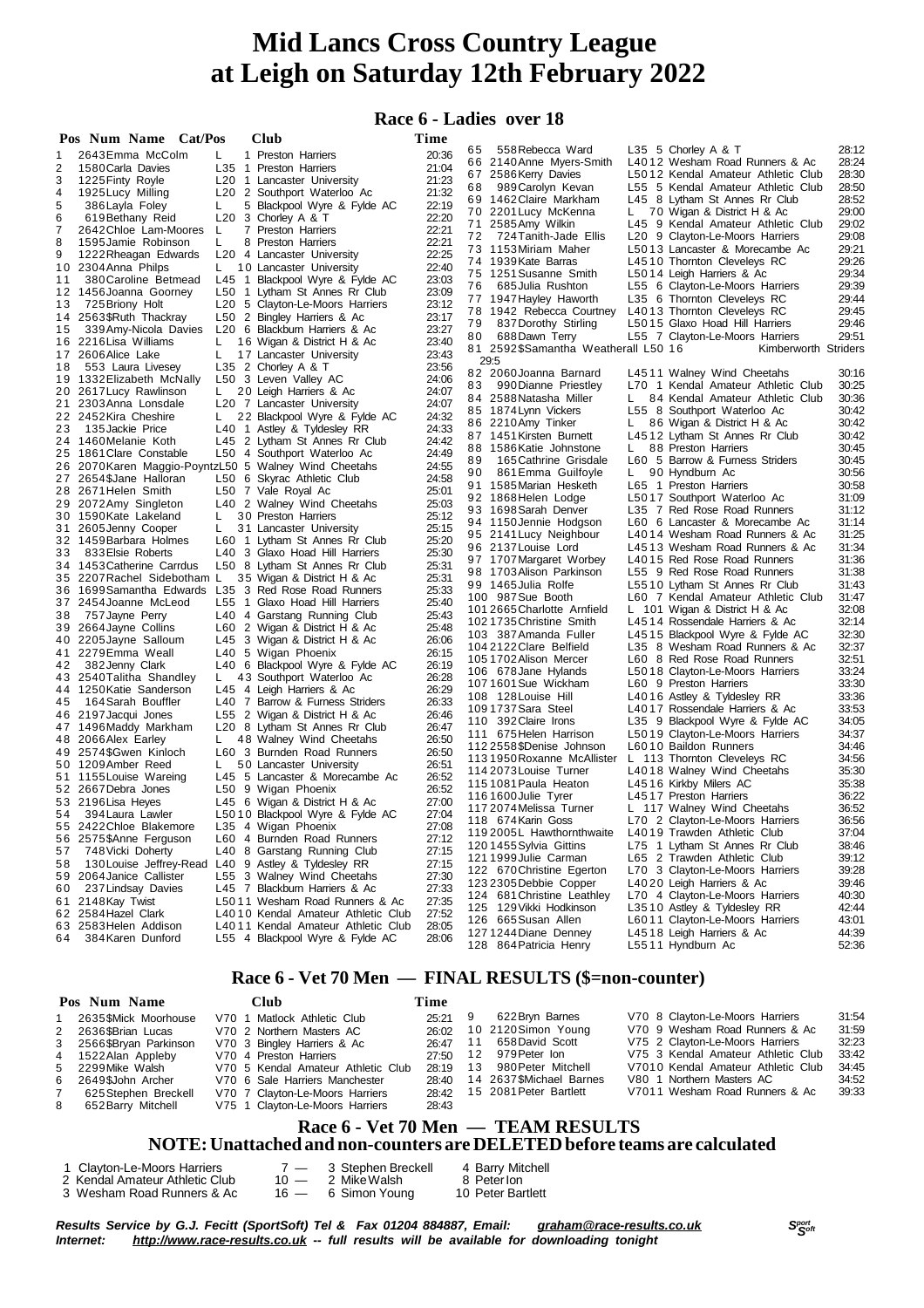# **Race 6 - Ladies over 18 — TEAM RESULTS**

## **NOTE:Unattached and non-counters are DELETEDbefore teams are calculated**

| 1 Preston Harriers                  | $10 -$  | 1 EmmaMcColm                                | 2 Carla Davies                        | 7 Chloe Lam-Moores  |
|-------------------------------------|---------|---------------------------------------------|---------------------------------------|---------------------|
| 2 Lancaster University              | $22 -$  | 3 Finty Royle                               | 9 Rheagan Edwards 10 Anna Philps      |                     |
| 3 Blackpool Wyre & Fylde AC         | $37 -$  | 5 Layla Foley                               | 11 Caroline Betmead                   | 21 Kira Cheshire    |
| 4 Lancaster University<br>'В'       | $65 -$  | 16 Alice Lake                               | 20 Anna Lonsdale                      | 29 Jenny Cooper     |
| 5 Lytham St Annes Rr Club           |         | 65 - 12 Joanna Goorney                      | 23 Melanie Koth                       | 30 Barbara Holmes   |
| 6 Southport Waterloo Ac             | $69 -$  | 4 Lucy Milling                              | 24 Clare Constable                    | 41 Talitha Shandley |
| 7 Chorley A & T                     | $84 -$  | 6 Bethany Reid                              | 17 Laura Livesey                      | 61 Rebecca Ward     |
| 8 Wigan & District H & Ac           | $85 -$  | 15 Lisa Williams                            | 33 Rachel Sidebotham 37 Jayne Collins |                     |
| 9 Walney Wind Cheetahs              |         | 98 - 25 Karen Maggio-Poyntz27 Amy Singleton |                                       | 46 Alex Earley      |
| 'В'<br>10 Preston Harriers          |         | 119 — 8 Jamie Robinson                      | 28 Kate Lakeland                      | 83 Katie Johnstone  |
| 11 Wigan & District H & Ac<br>'В'   |         | 132 - 38 Jayne Salloum                      | 44 Jacqui Jones                       | 50 Lisa Heyes       |
| 12 Leigh Harriers & Ac              |         | 132 - 19 Lucy Rawlinson                     | 42 Katie Sanderson                    | 71 Susanne Smith    |
| 13 Wigan Phoenix                    |         | $140 - 39$ Emma Weall                       | 49 Debra Jones                        | 52 Chloe Blakemore  |
| 14 Glaxo Hoad Hill Harriers         |         | $141 - 31$ Elsie Roberts                    | 35 Joanne McLeod                      | 75 Dorothy Stirling |
| 15 Lytham St Annes Rr Club 'B'      |         | 142 - 32 Catherine Carrdus                  | 45 Maddy Markham                      | 65 Claire Markham   |
| 16 Blackpool Wyre & Fylde AC 'B'    |         | $151 - 40$ Jenny Clark                      | 51 Laura Lawler                       | 60 Karen Dunford    |
| 17 Clayton-Le-Moors Harriers        |         | $153 - 13$ Briony Holt                      | 68 Tanith-Jade Ellis                  | 72 Julia Rushton    |
| 18 Astley & Tyldesley RR            |         | 179 — 22 Jackie Price                       | 54 Louise Jeffrey-Read103 Louise Hill |                     |
| 19 Kendal Amateur Athletic Club     |         | 180 - 58 Hazel Clark                        | 59 Helen Addison                      | 63 Kerry Davies     |
| 20 Lancaster & Morecambe Ac         |         | $206 - 48$ Louise Wareing                   | 69 Miriam Maher                       | 89 Jennie Hodgson   |
| 21 Kendal Amateur Athletic Cl 'B'   | $209 -$ | 64 Carolyn Kevan                            | 67 Amy Wilkin                         | 78 Dianne Priestley |
| 22 Wesham Road Runners & Ac         | $209 -$ | 57 Kay Twist                                | 62 Anne Myers-Smith                   | 90 Lucy Neighbour   |
| 23 Red Rose Road Runners            |         | 214 - 34 Samantha Edwards 88 Sarah Denver   |                                       | 92 Margaret Worbey  |
| 24 Thornton Cleveleys RC            |         | $217 - 70$ Kate Barras                      | 73 Hayley Haworth                     | 74 Rebecca Courtney |
| 'В'<br>25 Walney Wind Cheetahs      |         | 240 - 55 Janice Callister                   | 77 Joanna Barnard                     | 108 Louise Turner   |
| 'В'<br>26 Clayton-Le-Moors Harriers |         | 283 — 76 Dawn Terry                         | 101 Jane Hylands                      | 106 Helen Harrison  |

# **Race 6 - Ladies over 35 — TEAM RESULTS**

#### **NOTE:Unattached and non-counters are DELETEDbefore teams are calculated**

| 1 Lytham St Annes Rr Club      | $22 -$ | 3 Joanna Goorney                           | 7 Melanie Koth                        | 12 Barbara Holmes   |
|--------------------------------|--------|--------------------------------------------|---------------------------------------|---------------------|
| 2 Blackpool Wyre & Fylde AC    | $51 -$ | 2 Caroline Betmead                         | 21 Jenny Clark                        | 28 Laura Lawler     |
| 3 Walney Wind Cheetahs         |        | 52 - 9 Karen Maggio-Poyntz11 Amy Singleton |                                       | 32 Janice Callister |
| 4 Wigan & District H & Ac      |        | $61 - 18$ Jayne Collins                    | 19 Jayne Salloum                      | 24 Jacqui Jones     |
| 5 Wigan Phoenix                |        | 75 - 20 Emma Weall                         | 26 Debra Jones                        | 29 Chloe Blakemore  |
| 6 Glaxo Hoad Hill Harriers     |        | $79 - 13$ Elsie Roberts                    | 16 Joanne McLeod                      | 50 Dorothy Stirling |
| 7 Astley & Tyldesley RR        |        | $110 - 6$ Jackie Price                     | 31 Louise Jeffrey-Read73 Louise Hill  |                     |
| 8 Kendal Amateur Athletic Club |        | $111 - 35$ Hazel Clark                     | 36 Helen Addison                      | 40 Kerry Davies     |
| 9 Southport Waterloo Ac        |        | 120 - 8 Clare Constable                    | 54 Lynn Vickers                       | 58 Helen Lodge      |
| 10 Lancaster & Morecambe Ac    |        | $129 - 25$ Louise Wareing                  | 44 Miriam Maher                       | 60 Jennie Hodgson   |
| 11 Preston Harriers            |        | 130 - 1 Carla Davies                       | 57 Marian Hesketh                     | 72 Sue Wickham      |
| 12 Wesham Road Runners & Ac    |        | $134 - 34$ Kay Twist                       | 39 Anne Myers-Smith 61 Lucy Neighbour |                     |
| 13 Red Rose Road Runners       |        | 137 — 15 Samantha Edwards 59 Sarah Denver  |                                       | 63 Margaret Worbey  |
| 14 Thornton Cleveleys RC       |        | $142 - 45$ Kate Barras                     | 48 Hayley Haworth                     | 49 Rebecca Courtney |
| 15 Leigh Harriers & Ac         |        | 153 - 22 Katie Sanderson                   | 46 Susanne Smith                      | 85 Debbie Copper    |
| 16 Clayton-Le-Moors Harriers   |        | 169 - 47 Julia Rushton                     | 51 Dawn Terry                         | 71 Jane Hylands     |

# **Race 6 - Ladies over 45 — TEAM RESULTS**

### **NOTE:Unattached and non-counters are DELETEDbefore teams are calculated**

| 1 Lytham St Annes Rr Club      | $14 - 2$ Joanna Goorney                       | 4 Melanie Koth   | 8 Barbara Holmes  |
|--------------------------------|-----------------------------------------------|------------------|-------------------|
| 2 Wigan & District H & Ac      | 37 — 11 Jayne Collins                         | 12 Jayne Salloum | 14 Jacqui Jones   |
| 3 Blackpool Wyre & Fylde AC    | $41 - 1$ Caroline Betmead                     | 18 Laura Lawler  | 22 Karen Dunford  |
| 4 Walney Wind Cheetahs         | 58 - 6 Karen Maggio-Poyntz19 Janice Callister |                  | 33 Joanna Barnard |
| 5 Kendal Amateur Athletic Club | 73 - 23 Kerry Davies 24 Carolyn Kevan         |                  | 26 Amv Wilkin     |
| 6 Southport Waterloo Ac        | $79 - 5$ Clare Constable                      | 35 Lvnn Vickers  | 39 Helen Lodge    |
| 7 Lancaster & Morecambe Ac     | 82 - 15 Louise Wareing                        | 27 Miriam Maher  | 40 Jennie Hodgson |
| 8 Leigh Harriers & Ac          | 101 - 13 Katie Sanderson                      | 29 Susanne Smith | 59 Diane Denney   |
| 9 Clayton-Le-Moors Harriers    | $110 - 30$ Julia Rushton                      | 32 Dawn Terry    | 48 Jane Hylands   |
| 10 Preston Harriers            | 139 — 38 Marian Hesketh                       | 49 Sue Wickham   | 52 Julie Tyrer    |

# **Race 6 - Ladies over 55 — TEAM RESULTS**

# **NOTE:Unattached and non-counters are DELETEDbefore teams are calculated**

- 
- 
- 1 Kendal Amateur Athletic Club 34 7 Carolyn Kevan 10 Dianne Priestley 17 Sue Booth<br>2 Clayton-Le-Moors Harriers 37 8 Julia Rushton 9 Dawn Terry 20 Karin Goss<br>3 Lytham St Annes Rr Club 38 1 Barbara Holmes 16 Julia Rolf 2 Clayton-Le-Moors Harriers 37 — 8 Julia Rushton 9 Dawn Terry 20 Karin Goss
- 3 Lytham St Annes Rr Club 38 1 Barbara Holmes 16 Julia Rolfe 21 Sylvia Gittins

# **Race 6 - Ladies over 65 — TEAM RESULTS**

#### **NOTE:Unattached and non-counters are DELETEDbefore teams are calculated**

1 Clayton-Le-Moors Harriers 16 - 3 Karin Goss 6 Christine Egerton 7 Christine Leathley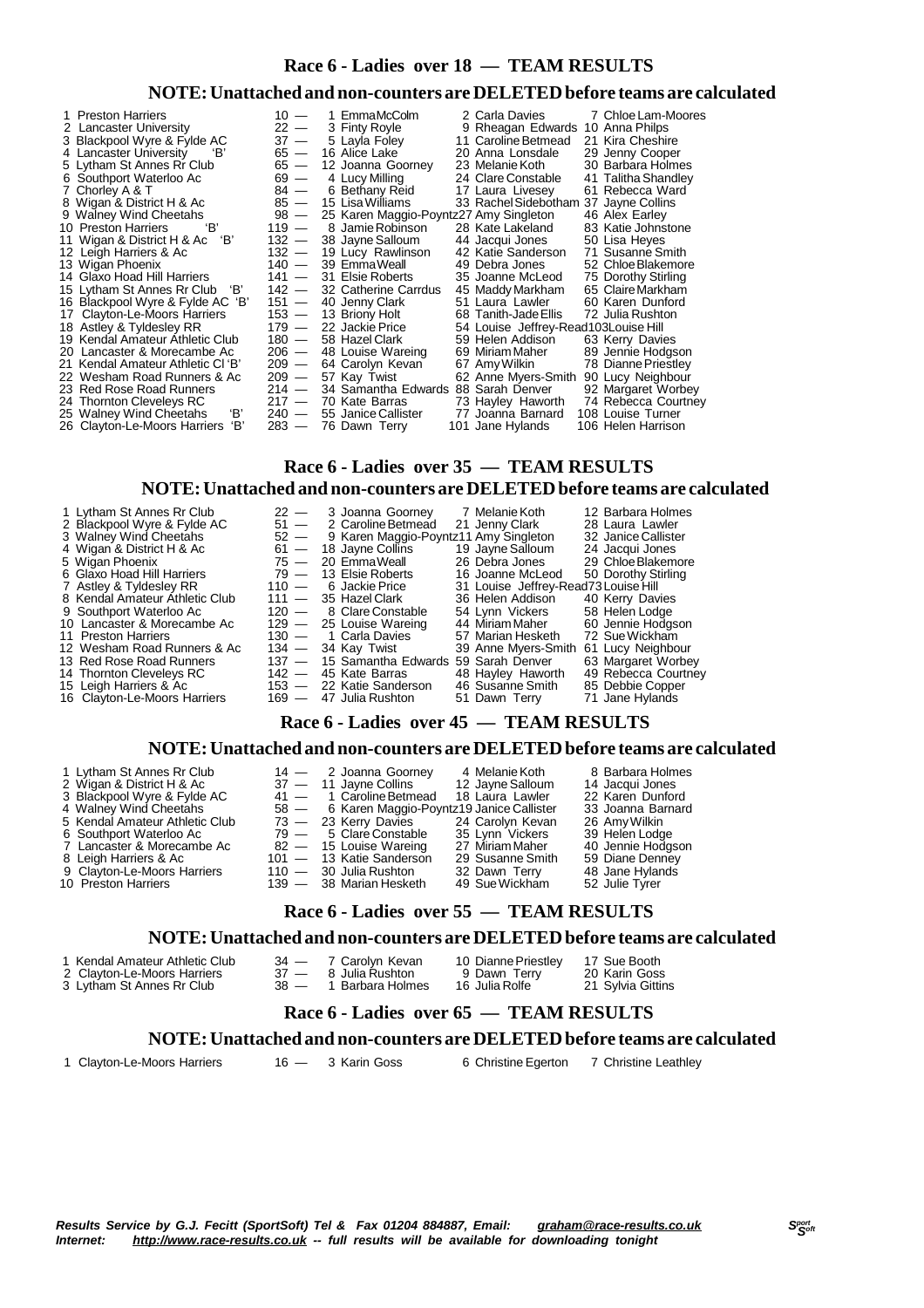# **Senior Men — FINAL RESULTS (\$=non-counter)**

|        | Pos Num Name Cat/Pos                                     | Club                                                      | Time           |                                                              |                                                                   |                |
|--------|----------------------------------------------------------|-----------------------------------------------------------|----------------|--------------------------------------------------------------|-------------------------------------------------------------------|----------------|
| 1      | 475 James Douglas                                        | Border Harriers & Ac                                      | 35:40          | 85 2149 Sanjay Bisnauthsing                                  | Wigan & District H & Ac                                           | 45:37          |
| 2      | 982 Alasdair Russell                                     | Kendal Amateur Athletic Club                              | 36:18          | 86 1066 Gary Wilton                                          | V4015 Kirkby Milers AC                                            | 45:46          |
| 3      | 333 Matthew Ramsden                                      | U20 1 Blackburn Harriers & Ac                             | 36:28          | 87 2609 Allister Goulding                                    | V50 6 Leigh Harriers & Ac                                         | 45:48          |
| 4      | 1548 Chris Livesey                                       | V40 1 Preston Harriers                                    | 37:15          | 88 1119 John Brassington                                     | V4515 Lancaster & Morecambe Ac                                    | 45:53          |
| 5      | 1218 Aaron Doyle                                         | U20 2 Lancaster University                                | 37:50          | 89<br>106Simon Ford<br>90 1927 David Barras                  | V4516 Astley & Tyldesley RR<br>Thornton Cleveleys RC              | 46:03<br>46:08 |
| 6      | 1195 Leo Cossham<br>2657\$Phillip Tedd                   | Lancaster University<br>V45 1 Thames Hare & Hounds        | 37:57          | 91 1040 James Ellis                                          | Kirkby Milers AC                                                  | 46:10          |
| 7<br>8 | 1712 Jonathan Cleaver                                    | V40 2 Rossendale Harriers & Ac                            | 38:19<br>38:42 | 92 2650\$Stanley Owen                                        | V65 1 Salford Harriers & AC                                       | 46:17          |
| 9      | 1194 Reuben Copley                                       | Lancaster University                                      | 39:09          | 93 2079 Lee Barlow                                           | V4517 Wesham Road Runners & Ac                                    | 46:21          |
|        | 10 1121 David Brown                                      | Lancaster & Morecambe Ac                                  | 39:11          | 94 1068 Andrew Wright                                        | V4518 Kirkby Milers AC                                            | 46:26          |
| 11     | 2294 Peter Mackrell                                      | Clayton-Le-Moors Harriers                                 | 39:20          | 95<br>341 Nathan Baker                                       | Blackpool Wyre & Fylde AC                                         | 46:30          |
|        | 12 1576 Wesley Wilkinson                                 | Preston Harriers                                          | 39:30          | 96 2648 \$Robert Fairbanks                                   | V4016 Sale Harriers Manchester                                    | 46:34          |
|        | 13 1713 Stephen Corbishley                               | Rossendale Harriers & Ac                                  | 39.45          | 97 2166 George Heyes                                         | Wigan & District H & Ac                                           | 46:37          |
| 14     | 638 Daniel Fleming                                       | Clayton-Le-Moors Harriers                                 | 39:46          | 98<br>104 Mark Collins                                       | V4519 Astley & Tyldesley RR                                       | 46:41          |
|        | 15 1570 Chris Tully                                      | V40 3 Preston Harriers                                    | 39:48          | 99<br>350 Stuart Hall                                        | V4017 Blackpool Wyre & Fylde AC                                   | 46:42          |
|        | 16 1775 Benjamin Kirkman                                 | U20 3 Rossendale Harriers & Ac                            | 39.59          | 1001318 David Kyriacou                                       | Leven Valley AC                                                   | 46:43          |
|        | 17 1822 David Hamilton                                   | V50 1 Southport Waterloo Ac                               | 40:07          | 101 2647 \$Barry Greaves                                     | V65 2 Royton Road Runners                                         | 46:44          |
| 18     | 195 Christopher Davies                                   | V45 2 Blackburn Harriers & Ac                             | 40:12          | 102 768 Darren Coward                                        | Glaxo Hoad Hill Harriers                                          | 46:48<br>46:50 |
|        | 19 1137 Lee Parrington                                   | V40 4 Lancaster & Morecambe Ac<br>Blackburn Harriers & Ac | 40:22<br>40:38 | 103 346 Stephen Dunn<br>104 773 Sean Dixon                   | V4018 Blackpool Wyre & Fylde AC<br>V55 7 Glaxo Hoad Hill Harriers | 46:53          |
| 20     | 202 Marc Hartley<br>21 1417 Jake Dickinson               | U20 4 Liverpool Pembroke Sefton                           | 40:39          | 105 772 Adam Dawson                                          | Glaxo Hoad Hill Harriers                                          | 46:53          |
|        | 22 2172 Jonathan Kearsley                                | Wigan & District H & Ac                                   | 40:40          | 1061227 Martin Conroy                                        | V50 7 Leigh Harriers & Ac                                         | 46:57          |
|        | 23 2582\$Jonathan Bryant                                 | V50 2 Harrogate Harriers & AC                             | 40:45          | 107 181 Chris Balderson                                      | V55 8 Blackburn Harriers & Ac                                     | 47:02          |
|        | 24 1320 David McNally                                    | V40 5 Leven Valley AC                                     | 40.53          | 108 2096 Carl XGroome                                        | V50 8 Wesham Road Runners & Ac                                    | 47:03          |
|        | 25 2656\$J Scott-Buccleuch                               | V40 6 Stockport Harriers & Ac                             | 41:01          | 109 2672 Mark Gornall                                        | V55 9 Leigh Harriers & Ac                                         | 47:18          |
| 26     | 819 Nathan White                                         | Glaxo Hoad Hill Harriers                                  | 41:04          | 110 548 Paul Wareing                                         | V5510 Chorley A & T                                               | 47:20          |
| 27     | 984 Joe Todd                                             | V45 3 Kendal Amateur Athletic Club                        | 41:06          | 1111123 Andrew Clokey                                        | V4019 Lancaster & Morecambe Ac                                    | 47:27          |
| 28     | 815 Luke Turner                                          | Glaxo Hoad Hill Harriers                                  | 41:11          | 1121058 Danny Murphy                                         | Kirkby Milers AC                                                  | 47:34          |
| 29     | 547 Robert Walsh                                         | V45 4 Chorley A & T                                       | 41:14          | 113 762 Glen Boulter                                         | V4020 Glaxo Hoad Hill Harriers                                    | 47:45          |
|        | 30 1717 Sean Greenwood                                   | Rossendale Harriers & Ac                                  | 41:21          | 114 2055 lan Sadler                                          | V5511 Walney Wind Cheetahs                                        | 47:51          |
|        | 31 1553 William Metcalf                                  | <b>Preston Harriers</b>                                   | 41:24          | 1151564John Rainford                                         | V60 1 Preston Harriers                                            | 47:52          |
| 32     | 103Tim Campbell                                          | V45 5 Astley & Tyldesley RR                               | 41:28          | 116 374 Paul Sparrow                                         | V50 9 Blackpool Wyre & Fylde AC                                   | 47:53          |
|        | 33 2269 Daniel Orrell                                    | V40 7 Wigan Phoenix                                       | 41:30          | 1171051 Andrew McGlone                                       | Kirkby Milers AC                                                  | 47:59          |
|        | 34 2097 Andrew Harling                                   | V40 8 Wesham Road Runners & Ac                            | 41:34          | 118 1555 Stephen Mort                                        | V4520 Preston Harriers                                            | 48:06          |
|        | 35 2174 Mark Morgan-Hillam V45 6 Wigan & District H & Ac |                                                           | 41:36          | 1191666Stuart Cann<br>120 2162 Gareth Harrison               | V5512 Red Rose Road Runners                                       | 48:13<br>48:15 |
| 36     | 358 Christopher McCarthy                                 | Blackpool Wyre & Fylde AC                                 | 41:38          | 1211197 Matthew Green                                        | Wigan & District H & Ac<br>Lancaster University                   | 48:19          |
|        | 37 1238 Dave Smith                                       | V40 9 Leigh Harriers & Ac                                 | 41:43<br>41:47 | 1221932 Paul Dixon                                           | V4521 Thornton Cleveleys RC                                       | 48:27          |
| 39     | 38 1219 William Eley<br>473 Peter Campbell               | U20 5 Lancaster University<br>V55 1 Border Harriers & Ac  | 42:00          | 123 792Ken Lamb                                              | V5513 Glaxo Hoad Hill Harriers                                    | 48:31          |
|        | 40 1061 Lee Turner                                       | Kirkby Milers AC                                          | 42:00          | 124 193 John Cookson                                         | V4522 Blackburn Harriers & Ac                                     | 48:34          |
|        | 41 2164 John Heyes                                       | V50 3 Wigan & District H & Ac                             | 42:04          | 125 2576 \$Giles Bennett                                     | V5514 Bury Athletic Club                                          | 48:36          |
|        | 42 2488 Jack XSmith                                      | Preston Harriers                                          | 42:21          | 126 2610 Joseph Dillon                                       | V5010 Leigh Harriers & Ac                                         | 48:44          |
| 43     | 633 James Dunderdale                                     | V4010 Clayton-Le-Moors Harriers                           | 42:22          | 1271848 Richard Talbot                                       | V5011 Southport Waterloo Ac                                       | 48:56          |
|        | 44 2115 David Taylor                                     | Wesham Road Runners & Ac                                  | 42:25          | 1281574 David Watson                                         | V5012 Preston Harriers                                            | 48:58          |
| 45     | 533 Dan Edwards                                          | V45 7 Chorley A & T                                       | 42:31          | 129 1131 Graham Hodgson                                      | V60 2 Lancaster & Morecambe Ac                                    | 49:00          |
|        | 46 2634\$Tim Shanker                                     | V50 4 Manchester Ymca Harriers                            | 42:37          | 130 1821 lan Fitzpatrick                                     | V5515 Southport Waterloo Ac                                       | 49:01          |
|        | 47 1315 Nathan Harris                                    | Leven Valley AC                                           | 42:48          | 131 2108 Steve Myerscough                                    | V4523 Wesham Road Runners & Ac                                    | 49:03          |
| 48     | 180 David Almond                                         | V55 2 Blackburn Harriers & Ac                             | 42:56          | 132 468 Joshua Mathias-DaveyU201 0 Blackpool Wyre & Fylde AC |                                                                   | 49:06          |
|        | 49 1661 Luke Suffolk                                     | U20 6 Preston Harriers                                    | 43:04          | 133 2591 \$Lee Weatherall                                    | V5013 Kimberworth Striders                                        | 49:28          |
|        | 50 1830 Robert McGrath                                   | V55 3 Southport Waterloo Ac                               | 43:11          | 134 163 Peter Willacy                                        | V60 3 Barrow & Furness Striders<br>V4524 Preston Harriers         | 49:42<br>49:46 |
|        | 51 1422 Jared Nicholls                                   | U20 7 Liverpool Pembroke Sefton                           | 43:15          | 135 1541 Paul Jeffries<br>136 2036 Steven Batty              | V60 4 Walney Wind Cheetahs                                        | 49:48          |
|        | 52 2310 Ross McKelvie<br>53 2086 Thomas Crabtree         | Lytham St Annes Rr Club<br>Wesham Road Runners & Ac       | 43:16<br>43:22 | 137 2043 Philip Horrocks                                     | V5516 Walney Wind Cheetahs                                        | 49:54          |
|        | 54 1673 Karl Hodgson                                     | Red Rose Road Runners                                     | 43:24          | 1381569 Andrew Tranter                                       | V5517 Preston Harriers                                            | 49:55          |
|        | 55 1850 Andy Veevers                                     | V4011 Southport Waterloo Ac                               | 43:29          | 139 2666 Phillip Griffiths                                   | Wigan & District H & Ac                                           | 49:59          |
|        | 56 2645 Chris Snell                                      | V4012 Rossendale Harriers & Ac                            | 43:34          | 140 2607 Charlie Bradbury                                    | Lancaster University                                              | 50:02          |
|        | 57 2083 Mark Belfield                                    | Wesham Road Runners & Ac                                  | 43.44          | 1411685Stuart Smith                                          | V4525 Red Rose Road Runners                                       | 50:11          |
|        | 58 1301 Joel Denton                                      | U20 8 Leigh Harriers & Ac                                 | 43:47          | 142 2100 Damian Ings                                         | V4526 Wesham Road Runners & Ac                                    | 50:19          |
|        | 59 1190 Jackson Sloan                                    | U20 9 Lancaster & Morecambe Ac                            | 43:51          | 1431062 Lee Walmsley                                         | V4527 Kirkby Milers AC                                            | 50:26          |
|        | 60 1045 Lewis Houghton                                   | Kirkby Milers AC                                          | 43.52          | 1441845 Martin Smyth                                         | V4528 Southport Waterloo Ac                                       | 50:35          |
|        | 61 1448 Jonathan Tuck                                    | V45 8 Lytham St Annes Rr Club                             | 43:55          | 145 735 Richard Jones                                        | V4021 Garstang Running Club                                       | 50:36          |
|        | 62 1044 Kevin Harrison                                   | V4013 Kirkby Milers AC                                    | 43:56          | 146<br>368 Jonathon Sanderson                                | Blackpool Wyre & Fylde AC                                         | 50:36          |
|        | 63 2189 Stuart Towns                                     | V45 9 Wigan & District H & Ac                             | 44:00          | 147 342 Peter Bradburn                                       | V5014 Blackpool Wyre & Fylde AC                                   | 50:39          |
|        | 64 2494 Matthew Clawson                                  | Rossendale Harriers & Ac                                  | 44:11          | 148 2058 Trevor Turner<br>1491200Tom McCann                  | V5015 Walney Wind Cheetahs                                        | 50:41<br>50:57 |
|        | 65 1974 Martin Greenwood                                 | Trawden Athletic Club                                     | 44:12          | 1501438 Mark Hughes                                          | Lancaster University<br>V4529 Lytham St Annes Rr Club             | 50:57          |
|        | 66 1978 Martin Hounslow<br>67 1126 James Dalgleish       | Trawden Athletic Club<br>V4510 Lancaster & Morecambe Ac   | 44:13<br>44:18 | 151 1434 Dan Gregson                                         | V4530 Lytham St Annes Rr Club                                     | 51:23          |
|        | 68 2261 Paul Blakemore                                   | Wigan Phoenix                                             | 44:25          | 1521691John Wiseman                                          | V5518 Red Rose Road Runners                                       | 51:27          |
|        | 69 1841 Peter Roome                                      | V55 4 Southport Waterloo Ac                               | 44:32          | 153 543 Adrian Pilkington                                    | V5016 Chorley A & T                                               | 51:28          |
|        | 70 2336 Kevin Walker                                     | V4511 Skelmersdale Boundary H                             | 44:41          | 154 201 Allan Hartley                                        | V4531 Blackburn Harriers & Ac                                     | 51:46          |
|        | 71 1535 Steve Hallas                                     | V4512 Preston Harriers                                    | 44:43          | 1551676Fred Lynch                                            | V65 3 Red Rose Road Runners                                       | 51:50          |
|        | 72 2624 Adam Teece                                       | Leigh Harriers & Ac                                       | 44:47          | 156 2562 Ray Jones                                           | V60 5 Barrow & Furness Striders                                   | 52:23          |
|        | 73 1578 Robert Worsey                                    | Preston Harriers                                          | 44:47          | 157 2184 Alex Roberts                                        | Wigan & District H & Ac                                           | 52:27          |
|        | 74 2273 Paul Weall                                       | V4513 Wigan Phoenix                                       | 44:49          | 1581671 Michael Hall                                         | V5017 Red Rose Road Runners                                       | 52:29          |
|        | 75 2337 John Delamere                                    | V4514 Southport Waterloo Ac                               | 44.50          | 1592113Nigel Shepherd                                        | V60 6 Wesham Road Runners & Ac                                    | 52:37          |
|        | 76 1844 Marc Singer                                      | Southport Waterloo Ac                                     | 44.51          | 1601538 Kevin Hesketh                                        | V65 4 Preston Harriers                                            | 52:41          |
| 77     | 1309 Danny Bouffler                                      | Leven Valley AC                                           | 45:07          | 1611832 Carl McMahon                                         | V4532 Southport Waterloo Ac                                       | 53:03          |
| 78     | 976 Carl Hanaghan                                        | V4014 Kendal Amateur Athletic Club                        | 45:10          | 1621665 Philip Butler                                        | V5519 Red Rose Road Runners                                       | 53:42          |
|        | 79 2161 Mike Harris                                      | V50 5 Wigan & District H & Ac                             | 45:11          | 163 738 Chris Pope                                           | V4022 Garstang Running Club                                       | 54:38          |
|        | 80 1547 Mark Lee                                         | V55 5 Preston Harriers                                    | 45:13          | 164 1852 Stephen Ward                                        | V4023 Southport Waterloo Ac                                       | 54:52          |
| 81     | 481 Kevin Hull                                           | V55 6 Border Harriers & Ac                                | 45:16          | 165 2306 Brian Copper<br>166 2085 John Collier               | V4533 Leigh Harriers & Ac<br>V65 5 Wesham Road Runners & Ac       | 54:53<br>54:54 |
| 83     | 82 2638\$Thomas Mortimer<br>210 Daniel Maynard           | Northern Masters AC<br>Blackburn Harriers & Ac            | 45:19<br>45:27 | 167 2604 C Ferreira                                          | U2011 Lancaster University                                        | 56:21          |
|        | 84 1824 Steven Howard                                    | Southport Waterloo Ac                                     | 45:34          | 168 634 Craig Eccles                                         | V4534 Clayton-Le-Moors Harriers                                   | 57:05          |
|        |                                                          |                                                           |                |                                                              |                                                                   |                |

Results Service by G.J. Fecitt (SportSoft) Tel & Fax 01204 884887, Email: <u>[graham@race-results.co.uk](mailto:graham@race-results.co.uk)</u> S<sup>oon</sup><br>Internet: <u><http://www.race-results.co.uk></u> -- full results will be available for downloading tonight